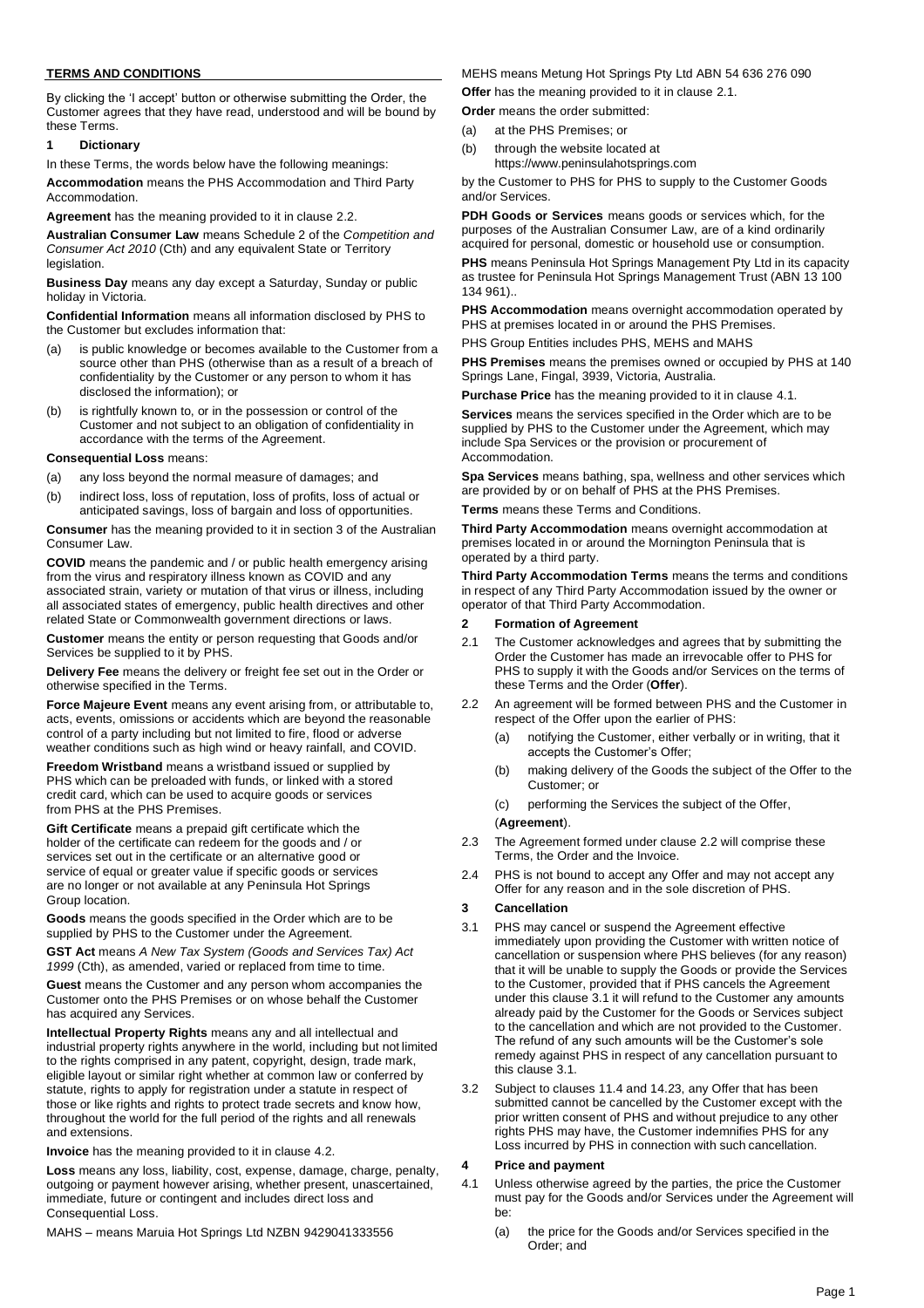(b) the Delivery Fee,

as may be increased in accordance with clause [11.6 \(](#page-2-0)**Purchase Price**).

- <span id="page-1-0"></span>4.2 PHS may invoice the Customer for the Purchase Price at any time following formation of the Agreement (**Invoice**).
- <span id="page-1-6"></span>4.3 Unless otherwise agreed in writing between the Customer and PHS the due date for payment by the Customer to PHS of the Purchase Price for the Goods and/or Services supplied pursuant to the Agreement is at the time of placing the Order.

# **5 GST**

- 5.1 In this clause, words and expressions which are defined in the *A New Tax System (Goods and Services Tax) Act 1999* (Cth) (as amended, varied or replaced from time to time) have the same meaning given to them by that Act.
- 5.2 Unless otherwise expressly stated in writing in an Agreement, all amounts payable by the Customer in connection with an Agreement do not include an amount for GST. If GST is payable on any supply made by PHS under these Terms, the Customer must pay to PHS, in addition to and at the same time as the payment for the supply, an amount equal to the amount of GST on the supply. Where the Customer is required by these Terms to reimburse or indemnify PHS for any Loss or other amount incurred, the amount to be reimbursed or paid will be reduced by the amount of any input tax credit that PHS will be entitled to claim for the Loss or amount incurred and increased by the amount of any GST payable by PHS in respect of the reimbursement or payment.

### **6 Delivery of Goods and provision of Services**

- 6.1 PHS will deliver the Goods and provide the Services to the Customer in the manner:
	- (a) determined by PHS; or
	- (b) as otherwise agreed between PHS and the Customer (including collection by the Customer).
- 6.2 PHS will endeavour, but is not obliged, to deliver Goods and provide the Services in a timely manner.
- 6.3 PHS will use its reasonable endeavours to deliver the Goods and provide the Services on any date specified or estimated by PHS or set out in the Order however such dates are estimates only.
- 6.4 The Customer acknowledges that Goods are not able to be delivered to post office box addresses and the Customer must not provide a post office box address for delivery of any Goods.

### <span id="page-1-2"></span>**7 Return of Goods**

- 7.1 The terms of this claus[e 7 a](#page-1-2)re subject to clause [9 a](#page-1-3)nd, if a Good is not of acceptable quality, faulty, defective or damaged, the Customer may have rights under the Australian Consumer Law which are not affected by this clause [7.](#page-1-2)
- 7.2 Subject always to any applicable provisions of the Australian Consumer Law, any claims in respect of a Good must be made by returning the Good (at the Customer's cost) to PHS within 7 days of the purchase of the Goods by the Customer.
- 7.3 The provision to the Customer of any refund or other remedy in respect of any Goods which are returned to PHS and determined by PHS to be damaged or defective will be at PHS's sole discretion.

# **8 Title and risk of Goods**

- 8.1 Subject to claus[e 8.2, t](#page-1-4)itle to, and property in, any Goods supplied under the Agreement remain with PHS and will only pass to the Customer once all moneys owing by the Customer to PHS in respect of the Agreement or any other agreement or arrangement between the Customer and PHS have been paid in full.
- <span id="page-1-4"></span>8.2 Title to and property in any Freedom Wristband remains with PHS and does not pass to the Customer at any time.
- 8.3 Risk in the Goods passes to the Customer upon the earlier of the time the Goods are collected by the Customer from PHS's premises (or that of PHS's supplier) or delivered to the Customer.
- 8.4 In the event that the Customer is required to return any Goods to PHS, risk in the Goods passes to PHS on confirmation of receipt of the Goods by PHS.

# <span id="page-1-3"></span>**9 Warranties and liability**

9.1 If the Customer is a Consumer and PHS supplies PDH Goods or Services to the Customer, PHS acknowledges that the Customer may have certain rights under the Australian Consumer Law in respect of the guarantees provided under Division 1 of Part 3-2 of the Australian Consumer Law (**Consumer Guarantees**) as they

apply to the PDH Goods or Services supplied by PHS and nothing in these Terms should be interpreted as attempting to exclude, restrict or modify the application of those rights.

- 9.2 If the Customer is a Consumer and any goods or services supplied by PHS to the Customer are non PDH Goods or Services, PHS's liability to the Customer in connection with any breach of the Consumer Guarantees in respect of those non PDH Goods or Services is limited (at PHS's discretion) to:
	- (a) in the case of Goods:
		- (i) the replacement of the Goods or the supply of equivalent goods;
		- (ii) the repair of the Goods;
		- (iii) the payment of the cost of replacing the Goods or of acquiring equivalent goods; or
		- (iv) the payment of the cost of having the Goods repaired; and
	- (b) in the case of Services:
		- (i) the supplying the Services again; or
		- (ii) the payment of the cost of having the Services supplied again.
- 9.3 If the Customer makes a claim against PHS which includes a cause of action other than for a breach of a Consumer Guarantee then, to the extent the claim, or part of the claim, does not relate to a Consumer Guarantee and to the extent permitted by law, PHS expressly excludes all liability in respect of the Goods or Services supplied by PHS to the Customer.
- 9.4 Subject to the rest of this clause [9, t](#page-1-3)he aggregate liability of PHS to the Customer arising out of or in connection with the Agreement will in no event exceed an amount equal to the amount of the Purchase Price received by PHS under the Agreement.

# **10 Intellectual Property**

Unless expressly stated by the Agreement, the parties acknowledge and agree that nothing in these Terms shall be construed as a transfer from PHS to the Customer of the ownership of, or title to, any of the Intellectual Property Rights in the Goods, material created as part of, or provided in connection with the provision of, the Services or any other Intellectual Property Rights owned by or licensed to PHS and the Customer agrees that it must not infringe or use the Intellectual Property Rights of PHS or any other third party which exist in the Goods or materials created as part of the Services for anything other than for the sole purpose of using the Goods.

# <span id="page-1-5"></span>**11 Spa Services**

# *General*

- 11.1 The provisions in this clause [11 a](#page-1-5)pply to all Spa Services.
- 11.2 PHS reserves the right to change the Spa Services without notice, including because of the closure of certain experiences and facilities at the PHS Premises due to guest capacity considerations, private events and facility maintenance requirements. Please refer to PHS's list [of planned maintenance](https://www.peninsulahotsprings.com/maintenance-schedule/) available at https:/[/www.peninsulahotsprings.com/maintenance](http://www.peninsulahotsprings.com/maintenance-)schedule/ for more information on currently planned maintenance which may impact on the availability of the Spa Services.
- 11.3 All bookings for Spa Services (and the acceptance of any Offer in respect of Spa Services) are subject to availability of those Spa Services.
- <span id="page-1-1"></span>11.4 The Customer may cancel an Offer in respect of any Spa Services but the Customer agrees that:
	- (a) if the Customer cancels the Offer less than 24 hours before the scheduled provision of the Spa Services, PHS is not required to provide a refund of any Purchase Price already paid by the Customer for the Spa Services and the Customer will be liable to pay PHS any unpaid portion of the Purchase Price; and
	- (b) if the Customer cancels the Offer at least 24 hours before the scheduled provision of the Spa Services, PHS will refund in full any Purchase Price already paid by the Customer for those Spa Services.
- 11.5 If a Guest arrives for any Spa Services more than 15 minutes after the scheduled start time they will be considered a 'no show' and:
	- (a) PHS is not required to provide the Spa Service; and
	- (b) in consideration for the PHS reserving the allocated time for the Customer, the Customer will still be liable to pay PHS any unpaid portion of the Purchase Price.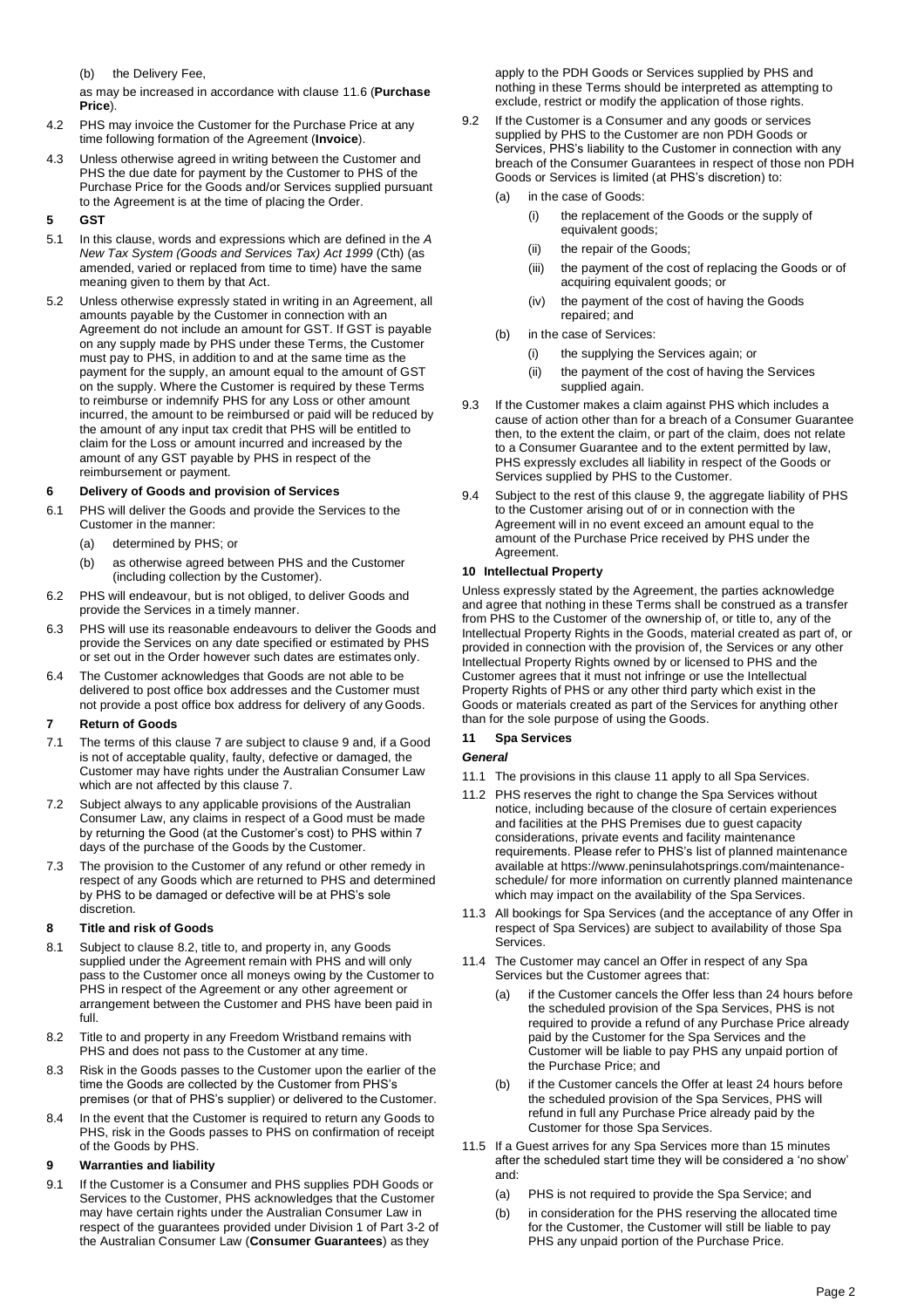- <span id="page-2-0"></span>11.6 If Spa Services are provided on a public holiday in Victoria, the Purchase Price for the Spa Services will be increased by an amount equal to 10% of the Purchase Price.
- 11.7 All Spa Services conclude at least 15 minutes prior to the scheduled public closing time of the PHS Premises.
- 11.8 The Customer acknowledges and agrees that if PHS considers that a Guest is under the influence of alcohol or drugs then PHS may:
	- (a) refuse to provide the Spa Services to that Guest; and / or (b) require that the Guest leave the PHS Premises.
- 11.9 The Customer must not, and must ensure that any Guest does not:
	- (a) bring alcohol or drugs (other than prescription medication required for a medical condition suffered by the Guest) into the PHS Premises; and
	- (b) bring into any bathing area any alcohol or glass purchased at the PHS Premises.
- <span id="page-2-1"></span>11.10 Guests are required to arrive:
	- (a) in respect of Spa Services provided at the Bath House, no less than 15 minutes before the booking time for the relevant Spa Services; and
	- (b) in respect of Spa Services provided at the Spa Dreaming Centre, no less than 30 minutes before the booking time for the relevant Spa Services.
- 11.11 The Customer acknowledges that if a Guest arrives after the time specified in clause [11.10 o](#page-2-1)r any other scheduled start time for other Spa Services, the duration of the Spa Services may be shortened by the amount of time by which the Guest was late.
- 11.12 The Customer acknowledges that the facilities used to provide the Spa Services at the PHS Premises often reach capacity during peak times and Guests may be required to wait until there is availability before they can enter the relevant facility to receive the Spa Services. Alternatively PHS may decide to offer the Spa Service from an alternative location (for example, in a new spa treatment cabana for a more 'in nature' experience).
- 11.13 Spa Services may be provided by either male or female personnel employed or engaged by PHS and PHS will determine in its sole discretion who will provide Guests with any Spa **Services**
- 11.14 Spa Services are provided for relaxation purposes only and PHS does not guarantee any results or outcomes arising from the provision of the Spa Services.
- 11.15 If PHS believes that a Guest has engaged in any sexual harassment, innuendo or any inappropriate behavior while at the PHS Premises then PHS may require that the Guest leave the PHS Premises and PHS will not be required to refund any part or all of the Purchase Price.
- 11.16 At the time of making an Offer and again when arriving at the PHS Premises the Customer must advise PHS of any Guests:
	- (a) requiring mobility assistance;
	- (b) with allergies;
	- (c) with any medical conditions involving high fever, extreme hypertension, malignant tumours, cancerous conditions, liver disorders, kidney disorders, circulation disorders, conditions with a high risk of haemorrhaging, anaemic conditions, congestive heart failure, who recent suffered a stroke or heart attack, who are pregnant, who have diabetes or otherwise have a medical condition which may be impacted by the provision or receipt of the Spa Services; or
	- (d) that have experienced any COVID symptoms in the 14 days prior to their arrival at the PHS Premises or been in contact with anyone with COVID during the 14 days prior to their arrival at the PHS Premises.
- 11.17 The Customer acknowledges that all Guest may be required to sign a waiver before being allowed to enter the PHS Premises. A copy of the waiver can be obtained from PHS prior to arriving at the PHS Premises by making a request to PHS.
- 11.18 Smoking is prohibited on the PHS Premises and Guests must not smoke on the PHS Premises (other than in designated smoking areas which are located adjacent to the main bathing areas).

### *Aerial Yoga*

11.19 The Customer acknowledges that PHS recommends that persons who have poor balance or a fear of beingsuspended from ceilings do not participate in any aerial yoga.

11.20 The Customer acknowledge that any Guests who are pregnant (or suspect they may be pregnant), weigh more than 100kg, take blood pressure medication, have high or low blood pressure, have heart disease, have glaucoma, have severe arthritis, are recovering from surgery, have osteoporosis or any bone disorder or suffer from vertigo must notify PHS of this fact and must not participate in any aerial yoga.

### *Day Retreat Experiences*

11.21 Day retreats at the PHS Premises can be booked at a set price regardless of the number of Guests which attend the retreat but bookings are always subject to individual retreat capacity.

#### *Damage*

11.22 The Customer shall be liable for all damage to property at the PHS Premises caused by the Customer or any Guest of the Customer and the Customer must, upon demand from PHS, pay to PHS the market value for any property at the PHS Premises which is damaged during by the Customer or a Guest of the Customer.

### *Age restrictions and supervision of Children*

- 11.23 Children under 8 years of age must, at all times when within the PHS Premises, be within arm's reach of a guardian.
- 11.24 Children aged between 8 to 15 years of age must, at all time when within the PHS Premises, be accompanied by guardian and be within close visual line of sight of that guardian.
- 11.25 All guardians are required to pay for entry to the Bath House and are responsible for the children in their care at all times when the children are within the PHS Premises.
- 11.26 Children under 16 years of age are able to access all Bath House bathing areas at the PHS Premises from 7:00am – 10:00am but after 10:00am a number of thermal pools in the bathing gully may be reserved as adult only (16 years and older) bathing areas.
- 11.27 Children under 16 years of age are not able to access the Spa Dreaming Centre (including the café, bathing area, reception, private baths and treatment rooms located at the Spa Dreaming Centre).

### *Lost Property*

- 11.28 Clauses [11.29 to](#page-2-2) [11.31 a](#page-2-3)re subject to any obligations which PHS may have under the *Australian Consumer Law and Fair Trading Act 2012* (Vic).
- <span id="page-2-2"></span>11.29 PHS does not take any responsibility for any items that are lost or stolen at the PHS Premises and recommends that any valuable items are left in a secure place and not brought into the PHS Premises.
- 11.30 PHS does not guarantee that it will be possible to identify or contact the owner of all lost property items that are found within the PHS Premises.
- <span id="page-2-3"></span>11.31 The Customer acknowledges and agrees that PHS may sell or donate any lost property to a charity if that property has not been claimed by the owner of that property within:
	- (a) for items with a value of \$5,000 or greater, six months after first identified by PHS;
	- (b) for items with a value of \$200 to \$4,999, three months after first identified by PHS; and
	- (c) for items with a value of less than \$200, two months after first identified by PHS.

### <span id="page-2-4"></span>**12 Gift Certificates**

- 12.1 The provisions in this clause [12 a](#page-2-4)pply to all Gift Certificates issued or supplied by Peninsula Hot Springs Group entities including PHS, MAHS and MEHS
- 12.2 Gift Certificates are a prepaid gift certificate which, depending on the type of Gift Certificate, is redeemable:
	- (a) Only for the Goods and / or Services selected in the relevant Order for the Gift Certificate and set out in the Gift Certificate from the designated entity at point of purchase; or
	- (b) for Goods and / or Services up to a value selected in the relevant Order for the Gift Certificate and set out in the Gift Certificate at any Peninsula Hot Springs Group entity.
	- (c) Specified value which can be redeemed for goods or services at a nominated Peninsula Hot Springs Group entity
- 12.3 The Goods and / or Services or value of Goods and / or Services redeemable under a Gift Certificate cannot be changed once the Gift Certificate has been issued.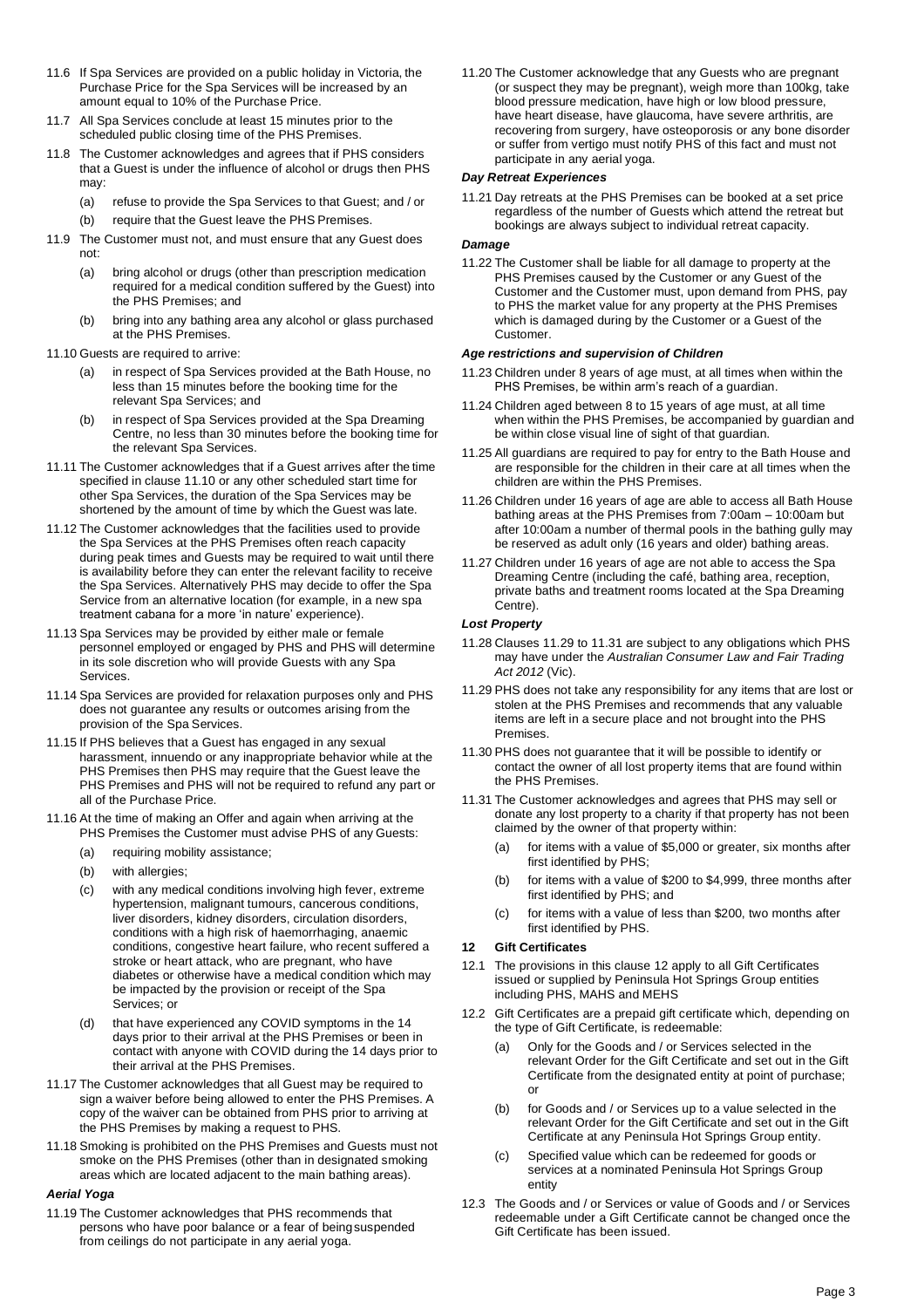- 12.4 Any bookings for Goods or Services by redeeming a Gift Certificate are subject to availability at nominated Peninsula Hot Springs entity.
- 12.5 It may take up to 24 hours from the date of the Order of the Gift Certificate for the Gift Certificate to be activated and able to be used to redeem for Goods and / or Services.
- 12.6 Unless otherwise specified, Gift Certificates may be redeemed on any day of the week.
- 12.7 Gift Certificates cannot be used to withdraw or redeem cash, reloaded, returned for a refund, consolidated with another Gift Certificate or use to acquire another Gift Certificate.
- 12.8 Gift Certificates expire on the date specified on the Gift Certificate, which will not be earlier than three years from the date of supply of the Gift Certificate by Peninsula Hot Springs Group entities to the Customer (**Certificate Expiry Date**). A Gift Certificate may not be used to purchase Goods or Services or otherwise redeemed after the Certificate Expiry Date and any Goods or Services or value not redeemed and remaining available on the Gift Certificate after the Certificate Expiry Date will be forfeited. Once a gift certificate is activated at a nominated entity it must be redeemed in full at the same location and cannot be transferred to another.
- 12.9 Peninsula Hot Springs Group is under no obligation to replace, and is not otherwise liable or responsible for, any Gift Certificate which is defaced, mutilated, altered, lost or stolen.
- 12.10 Gift Certificates can only be used for personal use and must not be used in connection with any marketing, advertising or other promotional activities without the prior written approval of Peninsula Hot Springs Group.
- 12.11 The Customer is responsible for ensuring that the Gift Certificate, where redeemable for Goods or Services which can be acquired by persons of a specified age, is only redeemed for use by a person who is of that specified age.
- 12.12 Peninsula Hot Springs Group may refuse to redeem any Gift Certificate if fraud is suspected or until they are satisfied that there has been no fraud involved in the redemption.
- 12.13 Use of a Gift Certificate is subject to all of Peninsula Hot Springs Group's policies regarding the Goods and Services made available by any Peninsula Hot Springs Group entity from time to time, including any COVID related policy under clause [23.](#page-5-0)
- 12.14 If the Customer acknowledges that if they have requested that the Gift Certificate be delivered by express post service:
	- (a) The Customer must pay the Delivery Fee for express post; and
	- (b) delivery of the Gift Certificate may take 2-3 Business Days
- 12.15 The Customer acknowledges that postage of Gift Certificates is managed by Australia Post and PHS takes no responsibility for late delivery of any Gift Certificates.

### <span id="page-3-0"></span>**13 Freedom Wristbands**

### *General*

- 13.1 The provisions in this clause [13 a](#page-3-0)pply to all Freedom Wristbands issued or supplied by PHS.
- 13.2 Funds can be loaded onto a Freedom Wristband by the Customer at a point of sale terminal at the PHS Premises using a credit card, debit card or cash.
- 13.3 Freedom Wristbands can be linked to a stored customer credit card. There's no limit on spend via Freedom Wristband. Any use of the Freedom Wristband is deemed to be made by the Customer who acquired the Freedom Wristband.
- 13.4 Freedom wristbands are linked to a guest profile, and upon spending must be verified in that guest name. But remain the property of PHS. All credit cards will be unlinked to the freedom wristbands after departure from the PHS Premises.
- 13.5 Freedom Wristbands cannot be used to withdraw or redeem cash however the funds loaded onto the Freedom Wristband can be refunded in accordance with clause 14.17.
- 13.6 Interest does not accrue on, or in respect of, any balance or amount on a Freedom Wristband.
- 13.7 Details of the transactions made using a Freedom Wristband can be provided to the Customer upon request to PHS at the PHS **Premises**
- 13.8 The balance of funds remaining on pre-loaded Freedom Wristband and/or transaction details can be confirmed by:
- (a) requesting a receipt showing the balance and scanning of the Freedom Wristband at a point of sale terminal at the PHS Premises for pre-loaded Freed Wristband; or
- (b) the invoice received when the Freedom Wristband is used to make a purchase at a point of sale terminal at the PHS Premises
- 13.9 Each Freedom Wristband remains the property of PHS and must be returned to PHS prior to departure from the PHS Premises.

#### *Expiry of funds*

- 13.10 Funds loaded onto a Freedom Wristband will expire on the day which is 12 months after the day those funds were loaded onto the Freedom Wristband (**Expiration Date**).
- 13.11 If funds have not been used or refunded by their Expiration Date, those funds will be transferred to the Victorian State Government as unclaimed money.
- 13.12 Credit card linked Freedom Wristbands will be 'un-linked' after departure from the PHS Premises. All payments will be charged at time of purchase

## *Lost, stolen or damaged Freedom Wristbands*

- 13.13 PHS is under no obligation to replace, and is not otherwise liable or responsible for, any Freedom Wristband which is lost or stolen and the Customer is responsible for the security of their Freedom Wristband and any purchases made by any third party using their Freedom Wristband.
- 13.14 The Customer must immediately notify PHS if their Freedom Wristband is lost or stolen or if they become aware of any unauthorised transactions made using their Freedom Wristband.
- <span id="page-3-2"></span>13.15 If a Freedom Wristband is lost, stolen or damaged then PHS may, subject to claus[e 13.16, is](#page-3-1)sue a new Freedom Wristband to the Customer and transfer the balance of any remaining funds from the old Freedom Wristband to the new Freedom Wristband provided the Customer has the original receipt received when the Customer acquired the Freedom Wristband.
- <span id="page-3-1"></span>13.16 Subject to clause [9 a](#page-1-3)nd any rights the Customer may have at law, the Customer must pay PHS a \$10 replacement fee for any new Freedom Wristband issued under clause [13.15.](#page-3-2)

#### *Refunds*

- <span id="page-3-4"></span>13.17 Any unused funds loaded onto a Customer's Freedom Wristband which have not exceeded the Expiration Date may be refunded in full to the Customer:
	- if the Customer is at the PHS Premises, by providing PHS with the Freedom Wristband or original receipt received when the Customer acquired the Freedom Wristband; or
	- (b) if the Customer is not at the PHS Premises, by making a request in writing to PHS's reservations team and returning the Freedom Wristband to PHS.
- <span id="page-3-5"></span><span id="page-3-3"></span>13.18 If a refund is requested under clause [13.17\(b\) b](#page-3-3)ut the Customer does not return the Freedom Wristband, PHS may refund the funds on the Freedom Wristband less \$10 as payment for the Freedom Wristband.
- 13.19 Refunds made under clause [13.17 o](#page-3-4)r [13.18 w](#page-3-5)ill be to the last payment method which the Customer used to load funds onto the Freedom Wristband.

### **14 Accommodation**

### *PHS Accommodation*

- 14.1 The Customer must pay to PHS the Purchase Price for the PHS Accommodation at the time of placing the Order for the PHS Accommodation in accordance with clause [4.3.](#page-1-6)
- <span id="page-3-6"></span>14.2 The Customer may cancel an Offer in respect of any PHS Accommodation but the Customer agrees that:
	- (a) if the Customer cancels the Offer less than 7 days before the scheduled provision of the PHS Accommodation, PHS is not required to provide a refund of any Purchase Price already paid by the Customer for the PHS Accommodation; and
	- (b) if the Customer cancels the Offer at least 7 days before the scheduled provision of the PHS Accommodation, PHS will refund in full any Purchase Price already paid by the Customer for that PHS Accommodation.
- 14.3 Without limiting clause [14.2, if](#page-3-6) the Customer does not arrive at the PHS Accommodation at the scheduled time of the start of their stay or if the Customer wishes to cancel their booking for the PHS Accommodation after having arrived at the PHS Accommodation, PHS will be entitled to retain 100% of the Purchase Price.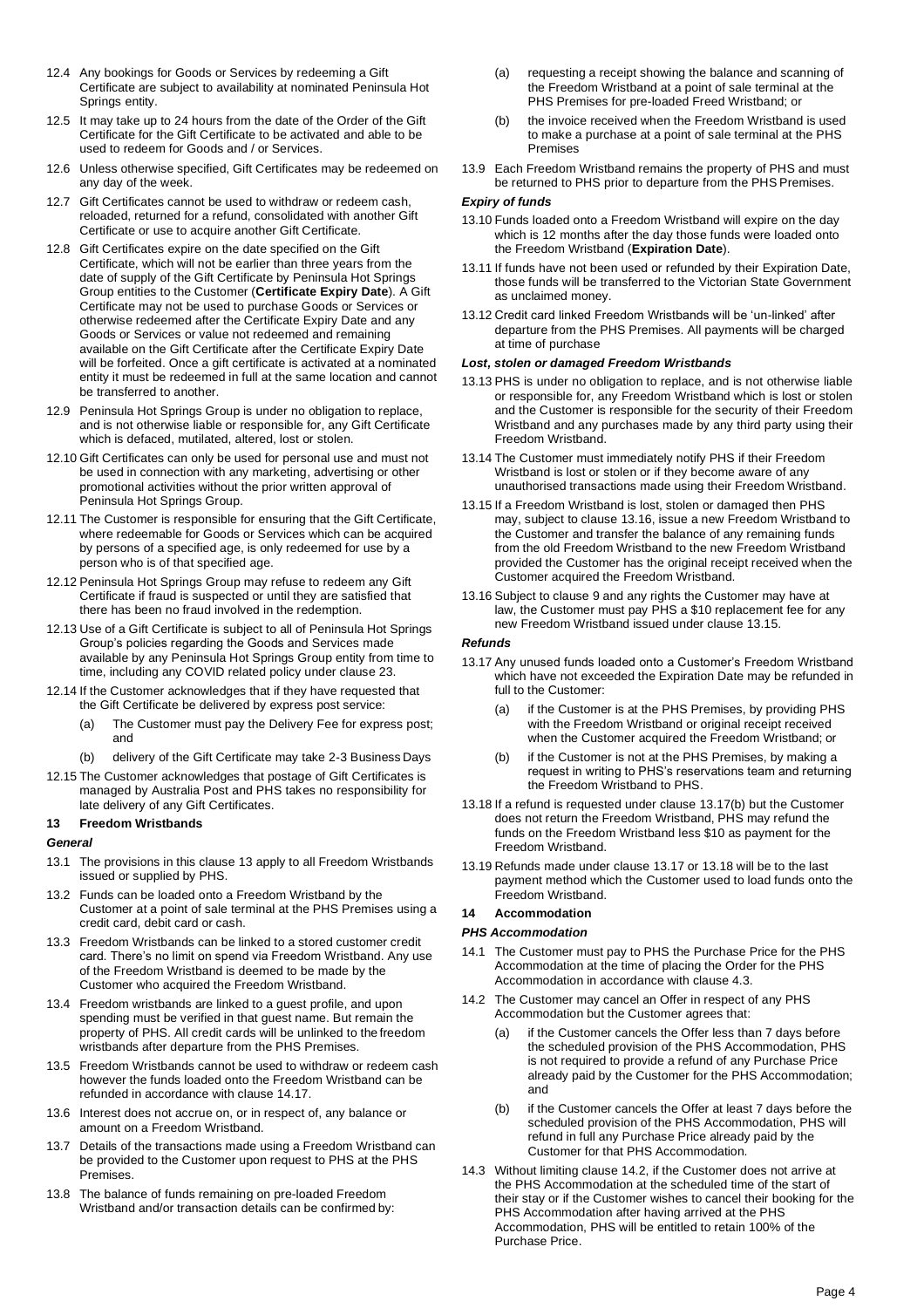- 14.4 All Guests at any PHS Accommodation must be at least 18 years of age unless otherwise approved by PHS in writing.
- 14.5 A maximum of two adults are permitted to occupy PHS Accommodation which is classified by PHS as 'glamping accommodation'.

# *Check In and Check Out*

- 14.6 The check-in time for Guests at PHS Accommodation is 2.00pm on the date shown for the Guests' arrival and PHS may refuse to check in guests to the PHS Accommodation if they arrive before this time.
- 14.7 The check-out time for Guests at the PHS Accommodation is 10.00am on the date shown for the Guests' departure and Guests must have vacated their PHS Accommodation by this time.
- 14.8 Any change in the check-in or check-out time is at PHS's discretion (and which may not be provided if PHS has to satisfy any COVID cleaning or other requirements) and PHS may, as a condition of agreeing to any change in the check-in or check-put time, require the payment of an additional fee.

### *Code of Conduct*

- 14.9 The Guests agree to respect the privacy and peace of all other guests, neighbours and staff at all times. Any Guests who breach this clause 14.9 or are otherwise, in the reasonable opinion of PHS, causing a disturbance or nuisance to other guests, neighbours or the staff must, if required by PHS, immediately leave the PHS Accommodation.
- 14.10 Physical, verbal or sexual abuse or harassment of any kind towards staff or other guests will not be tolerated and, if required by PHS, any Guests which PHS reasonably believes is involved in such conduct must immediately leave the PHS Accommodation.
- 14.11 Guests must maintain low or moderate noise levels.
- 14.12 Smoking is prohibited on the PHS Premises and in any PHS Accommodation and Guests must not smoke in on the PHS Premises or any PHS Accommodation (other than in designated smoking areas which are located adjacent to the main bathing areas).
- 14.13 With the exception of service or guide dogs, Guests are not permitted to bring pets or other animals onto the PHS Premises or any PHS Accommodation at any time. Prior notice must be provided to PHS if a Guest wishes to bring a service or guide dog onto the PHS Premises.
- 14.14 Campfires are strictly prohibited on PHS Premises and in or around any PHS Accommodation and Guests must not start any campfire or allow any campfire to burn at the PHS Premises or in or around any PHS Accommodation.
- 14.15 Guests must only use cooking equipment at the PHS Accommodation if it has been provided by PHS.

### *Damage to Property and Theft*

- 14.16 The Customer shall be liable for all damage to property at the PHS Accommodation during the stay of any Guest, including breakages, spillages, stains, damage to furniture or fixtures and fittings and the Customer must, upon demand from PHS, pay to PHS the market value for any property at the PHS Accommodation which is lost, damaged or consumed during a Guest's stay and the Customer acknowledges that PHS may, and is authorised to, deduct such amount from any credit card which the Customer has provided to PHS.
- 14.17 The Customer agrees to maintain the PHS Accommodation during a Guest's stay and agrees that, should PHSreasonably determine that excessive cleaning will be required of the PHS Accommodation as a result of the Guest's stay, the Customer must pay to PHS an additional \$100 in consideration of the additional cleaning to be undertaken by or on behalf of PHS.
- 14.18 Any monies or other valuables, goods or vehicles that belong to a Guest and which are brought into any PHS Accommodation (including any surrounding areas or car park) remain the responsibility of the Guest and PHS is not responsible for their safekeeping.
- 14.19 Parking is available on PHS Premises for Guests. PHS accepts no responsibility for loss or damage to any Guest's vehicle and the Customer acknowledges that each Guest uses any car park at their own risk, including the risk of any injury, death, theft, loss or damage which may be occasioned by the Guest or their property and the Customer agrees to release, and will procure a release from each Guest, of PHS from all claims, demands,

actions or suits relating to or in any way arising out of their use of the car park.

- 14.20 Any lost property at the PHS Accommodation will be dealt with by PHS in accordance with clauses 11.28 to 11.31.
- 14.21 PHS strongly recommends that at the time of placing an Order for PHS Accommodation the Customer acquire comprehensive travel insurance to cover items including but not limited to loss of booking amount through cancellation, loss or damage to personal baggage, loss of money and medical expenses.

# *Third Party Accommodation*

14.22 The Customer acknowledges and agrees that:

- (a) PHS is only responsible for booking the Third Party Accommodation and is not responsible for the provision of the Third Party Accommodation;
- (b) the Third Party Accommodation is provided by a third party; and
- (c) by placing an Order for any Third Party Accommodation the Customer also agrees to be bound by, and comply with, the Third Party Accommodation Terms.
- <span id="page-4-0"></span>14.23 The Customer may cancel an Offer in respect of any Third Party Accommodation but the Customer agrees that:
	- (a) if the Customer cancels the Offer less than 30 days before the scheduled provision of the Third Party Accommodation, PHS is not required to provide a refund of any Purchase Price already paid by the Customer for the Third Party Accommodation and the Customer will be liable to pay PHS any unpaid portion of the Purchase Price; and
	- (b) if the Customer cancels the Offer at least 30 days before the scheduled provision of the Third Party Accommodation, PHS will refund in full any Purchase Price already paid by the Customer for that Third Party Accommodation.
- 14.24 Acceptance of an Offer in respect of any Third Party Accommodation may be subject to minimum age requirements.

### *General*

- 14.25 The provisions in clauses 14.26 to 14.27 apply to all Accommodation which is booked through PHS.
- 14.26 If requested by PHS, Guests must present a credit card upon check in at reception of the Accommodation as a deposit for the duration of their stay at the Accommodation.
- 14.27 All bookings for Accommodation (and the acceptance of any Offer in respect of Accommodation) are subject to availability.

### **15 Indemnity**

The Customer indemnifies PHS and holds PHS harmless from and against all Losses (including all legal costs, and any other associated fees and costs) for which PHS incurs as a direct or indirect result of:

- (a) any amounts the Customer owes to PHS (including any fees paid to a debt collector, mercantile agent or similar);
- (b) any breach of the Agreement by the Customer (including any breach of the warranties provided by the Customer or any Accommodation Terms); and
- (c) any negligent or wilful act or omission by the Customer or others for whom the Customer is legally responsible.

### **16 No representations**

Subject to clause 9, the Customer acknowledges and agrees that it has not relied on any representations, inducements or statements made to it by PHS regarding the supply of the Goods or Services and it has satisfied itself that the Goods and Services are fit for the purpose it requires them for.

# **17 Confidentiality**

- 17.1 The Customer:
	- (a) may use Confidential Information solely for the purposes of the Agreement;
	- (b) must keep confidential all Confidential Information; and
	- (c) may disclose Confidential Information only to (i) employees and contractors who (A) are aware and agree that the Confidential Information must be kept confidential and (B) either have a need to know the Confidential Information (and only to the extent that each has a need to know), or have been specifically approved by PHS, or (ii) as required by law or securities exchange regulation.
- 17.2 The Customer must notify PHS immediately once it becomes aware of any breach of confidentiality in respect of the Confidential Information and must take all reasonable steps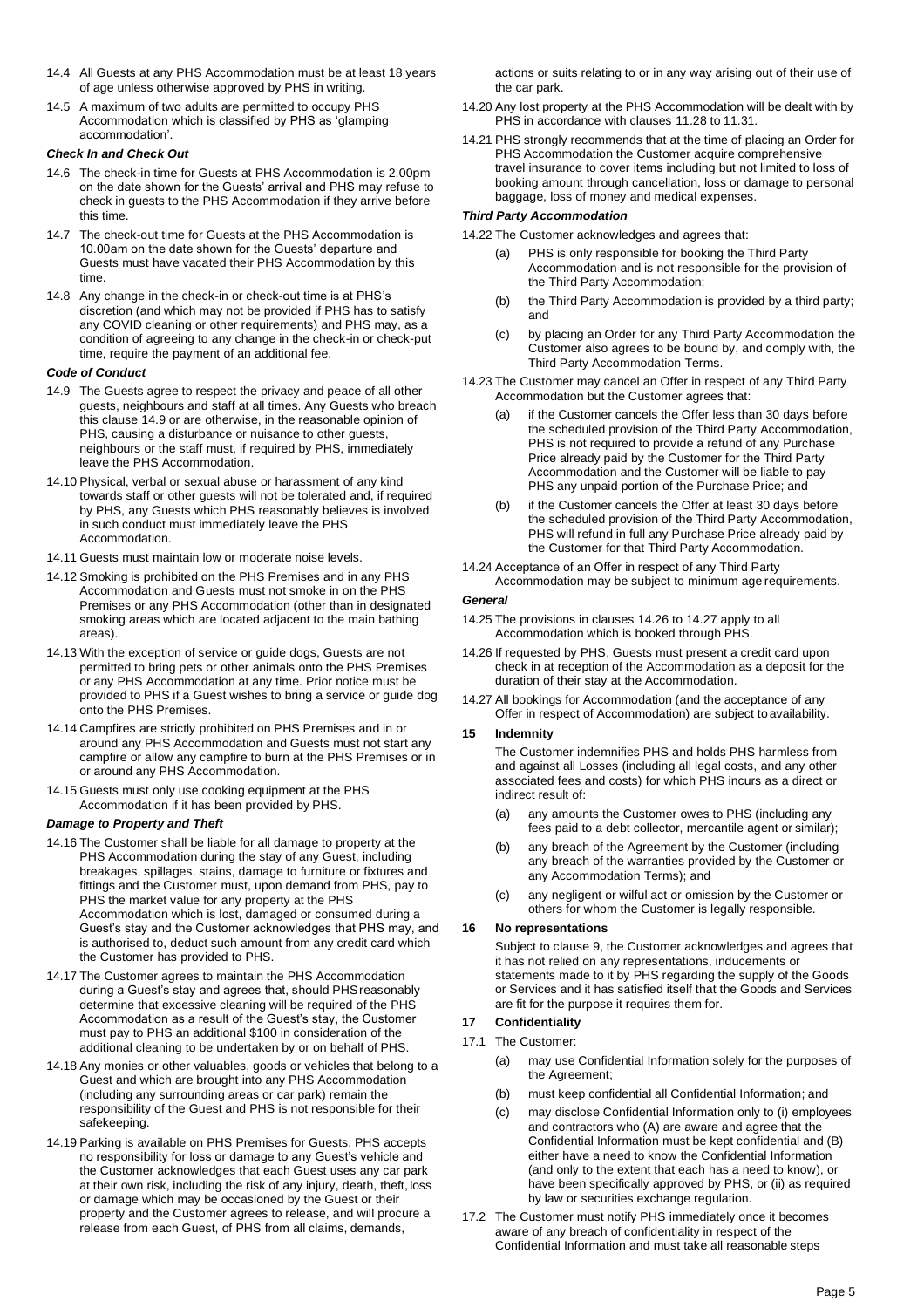necessary to prevent further unauthorised use or disclosure of the Confidential Information.

# **18 Privacy**

The Customer acknowledges and agrees that personal information (as that term is defined in the *Privacy Act 1988* (Cth)) regarding the Customer, may be collected, held, used and disclosed by PHS for the purposes set out in PHS's privacy policy (which privacy policy is available on PHS's website or on request from PHS). The Customer consents to PHS collecting, holding, using and disclosing any such personal information for all purposes specified in PHS's privacy policy.

### **19 Force Majeure**

- 19.1 PHS will not be liable for any failure to perform or delay in performing its obligations under the Agreement if that failure or delay is due to a Force Majeure Event.
- 19.2 If a Force Majeure Event under clause 19.1 occurs, PHS may immediately terminate the Agreement by written notice to the Customer without penalty.

### **20 Termination**

- 20.1 Without limiting PHS's other rights under these Terms, PHS may terminate the Agreement with immediate effect by written notice to the Customer if:
	- (a) the Customer is the subject of an insolvency event;
	- (b) the Customer has breached any term of the Agreement (including these Terms) and, if the breach is capable of remedy, has not remedied the breach within 14 days of receiving notice requiring the breach to be remedied; or
	- (c) in accordance with clause 19.2.
- 20.2 Each party retains any rights, entitlements or remedies it has accrued before termination, including the right to pursue all remedies available to either party at law or in equity.

### **21 Acknowledgements and representations**

- 21.1 If an Offer has been accepted by PHS, the Customer acknowledges that the Offer was accepted by PHS on the basis of, and in reliance upon, any information, specifications, data, representations, statements and documents provided by the Customer.
- 21.2 By making an Offer, the Customer warrants and represents to PHS that it has read and understood these Terms prior to making the Offer, and agrees to be bound by them in full.
- 21.3 Any price list, goods lists or other similar documents or catalogues issued by or on behalf of PHS do not constitute an offer by PHS to supply Goods appearing in those lists or catalogues or an offer by PHS to supply Goods at the prices set out in those lists or catalogues. PHS's price lists and catalogues may be changed by PHS at any time without notice.
- 21.4 Where any instructions or material in whatever form (including documents, specifications, designs, plans, processes, information and data) are required to be provided by the Customer to PHS before PHS can proceed with or complete the provision of the Goods or Services such instructions or materials must be supplied by the Customer to PHS within a reasonable time (as determined by PHS) so as to enable PHS to deliver the Goods or Services within any agreed time frame.

### **22 Inconsistency**

- 22.1 Unless otherwise specified in these Terms, in the event of an inconsistency between any of the documents listed in clause 2.3, the following order of precedence shall apply to the extent of the inconsistency:
	- (a) the prices and quantity of Goods and/or Services set out in the Order;
	- (b) these Terms
	- (c) the Invoice; and
	- (d) without limiting clause 22.2, any terms in the Order which are accepted by PHS in writing.
- 22.2 These Terms shall prevail over any Customer terms and conditions, except to the extent specifically agreed by PHS in writing and any terms or conditions included in the Order or other document provided or issued by the Customer will only be binding on PHS if expressly agreed by PHS in writing.

### <span id="page-5-0"></span>**23 COVID Regulations and Policies**

The Customer agrees that:

(a) the acquisition and use of each Gift Certificate, Freedom Wristband, Good and Service is subject to; and

(b) when at the PHS Premises the Customer and all Guests must comply with,

all relevant government laws, restrictions, regulations and directions and any PHS policy in respect of COVID (including without limitation COVID test and vaccination requirements and capacity limits).

# **24 Miscellaneous**

### 24.1 In these Terms:

- (a) the singular includes the plural and vice versa;
- (b) the word person includes a firm, a body corporate, an unincorporated association, body or organisation established pursuant to international treaty, intergovernmental body, or government authority and other official authority;
- (c) a reference to a document or legislation includes a reference to that document or legislation as varied, amended, novated or replaced from time to time;
- (d) a reference to a person includes a reference to the person's executors, administrators, successors, substitutes (including, but not limited to, persons taking by novation) and permitted assigns;
- (e) headings are inserted for convenience and do not affect the interpretation of these Terms;
- (f) no provision will be construed to the disadvantage of a party merely because that party was responsible for the preparation of the Terms or the inclusion of the provision in the Terms; and
- (g) unless otherwise provided, all monetary amounts are in Australian dollars and a reference to payment means payment in Australian dollars.
- 24.2 The Customer must not assign or otherwise deal with any of its rights or obligations under these Terms without PHS's prior written consent. PHS may, to the extent permitted by law, assign, subcontract or deal with any of its rights or obligations under these Terms (including any right to be paid or chose in action) at any time where the assignment will not adversely affect the rights of the Customer.
- 24.3 PHS may, to the extent permitted by law, vary these Terms from time to time with the variation becoming effective as soon as PHS provides the Customer notice of the variation (**Variation Date**). Any variation to these Terms will only apply to any Offer made after the Variation Date.
- 24.4 A failure to exercise or delay in exercising any right under these Terms does not constitute a waiver and any right may be exercised in the future. Waiver of any of these Terms must be in writing and is only effective to the extent set out in that written waiver.
- 24.5 If any provision of these Terms is void, unenforceable or illegal and would not be so if words were omitted, then those words are to be severed and if this cannot be done, the entire provision is to be severed from these Terms without affecting the validity or enforceability of the remaining provisions.
- 24.6 These Terms and the accepted Agreement constitute the entire agreement between the Customer and PHS in respect of the supply of the relevant Goods or Services the subject of the Agreement and supersede all previous communications, representations, understandings or agreements.
- 24.7 These Terms are governed by the laws in force in Victoria, and the Customer and PHS submit to the non-exclusive jurisdiction of the courts of Victoria.
- 24.8 The termination or expiry of these Terms or an Agreement does not operate to terminate any rights or obligations that by their nature are intended to survive termination or expiration, and those rights or obligations remain in full force and binding on the party concerned including without limitation the rights and obligations under clauses 7, 8, 9, 10, 15, 17 and 24.
- 24.9 Each party must:
	- (a) do all acts necessary or desirable to give full effect to the Agreement; and
	- (b) refrain from doing anything which might prevent full effect being given to the Agreement.
- 24.10 The relationship between the parties is and will remain that of independent contractors, and nothing in the Agreement constitutes the parties as partners or joint venturers or constitutes any party as the agent of another party or gives rise to any other form of fiduciary relationship between the parties.